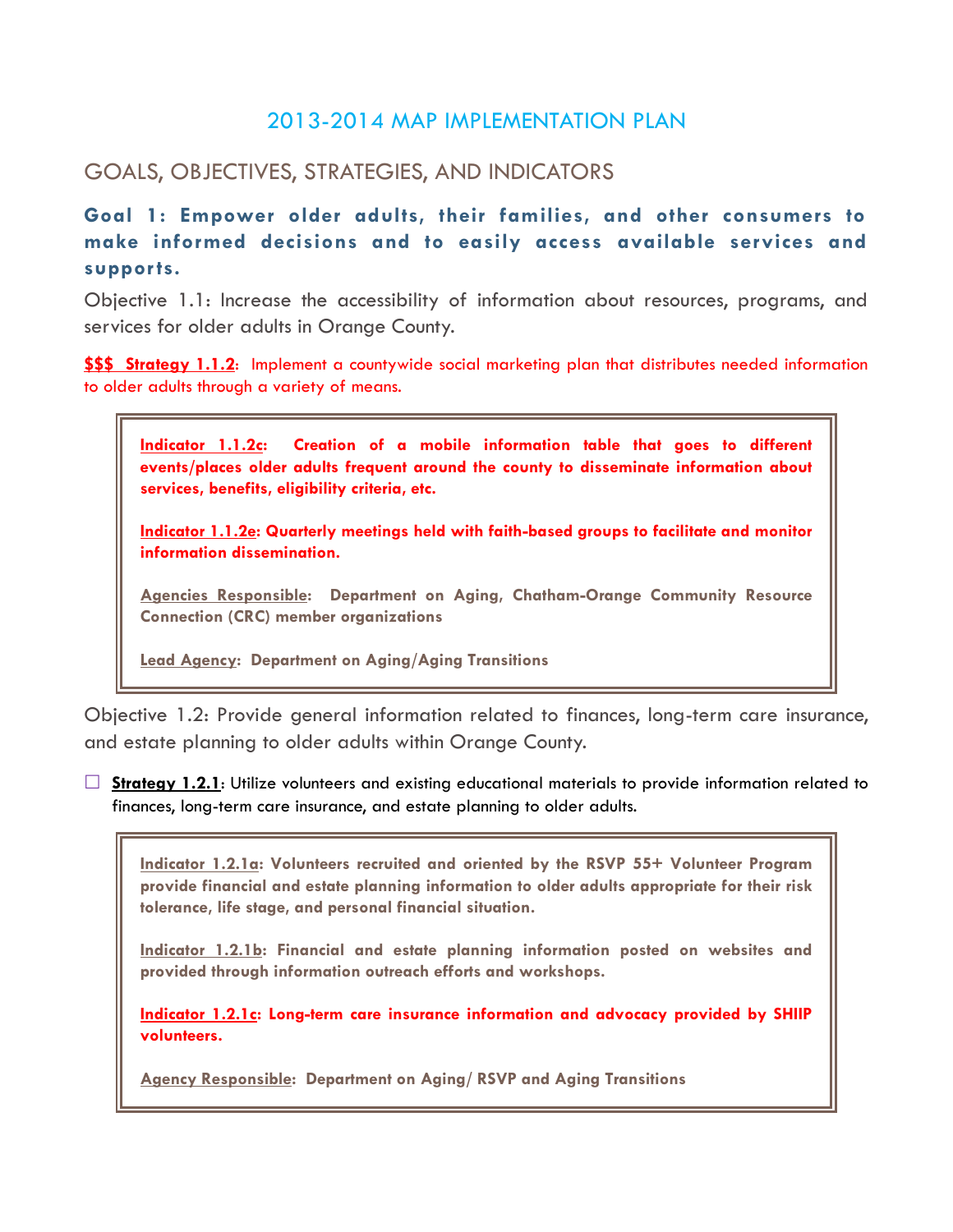Objective 1.3: Ensure the attention to diversity in Department on Aging programs and information sharing efforts.

 **Strategy 1.3.1**: Create a dedicated program to link older adults from minority, refugee and immigrant groups and faith communities to Senior Centers.

**Indicator 1.3.1a: Completed assessment of the demographic information, needs, and strengths of minority, immigrant and refugee communities to provide appropriate and needed programming at the Senior Centers.**

**Indicator 1.3.1b: Expansion of English as a Second Language classes at the Senior Centers.**

**Indicator 1.3.1c: Programs offered at the Senior Centers that celebrate diversity and are advertised in relevant languages.**

**Indicator 1.3.1d: Ensure that sexual minorities (lesbian, gay, bisexual, transgender, queer, and intersex) and their allies are included in OCDOA programs and information sharing efforts.**

**Indicator 1.3.1e: Develop (or obtain from e.g. Equality NC) training for OCDOA staff on sensitivity to the culture and needs of sexual minorities, and other particular nees and concerns of elderly LBGT persons.**

**Agencies Responsible: Department on Aging; Orange County Health Department; Orange County Housing, Human Rights, and Community Development Department**

**Lead Agency: Department on Aging/Senior Centers**

### **Goal 2: Enable older adults to age in their place of choice with appropriate services and supports.**

Objective 2.1: Orange County, with input from the towns of Chapel Hill, Carrboro, and Hillsborough, will develop and adopt a housing plan for Orange County's increasing older adult population that includes action steps and a plan for implementation and evaluation.

**\$\$\$\$ Strategy 2.1.1**: The County and the towns conduct a joint study that will identify the types of housing that older adults want and may need in the future and the gaps that currently exist.

**Indicator 2.1.1a: Study completed and report provided.**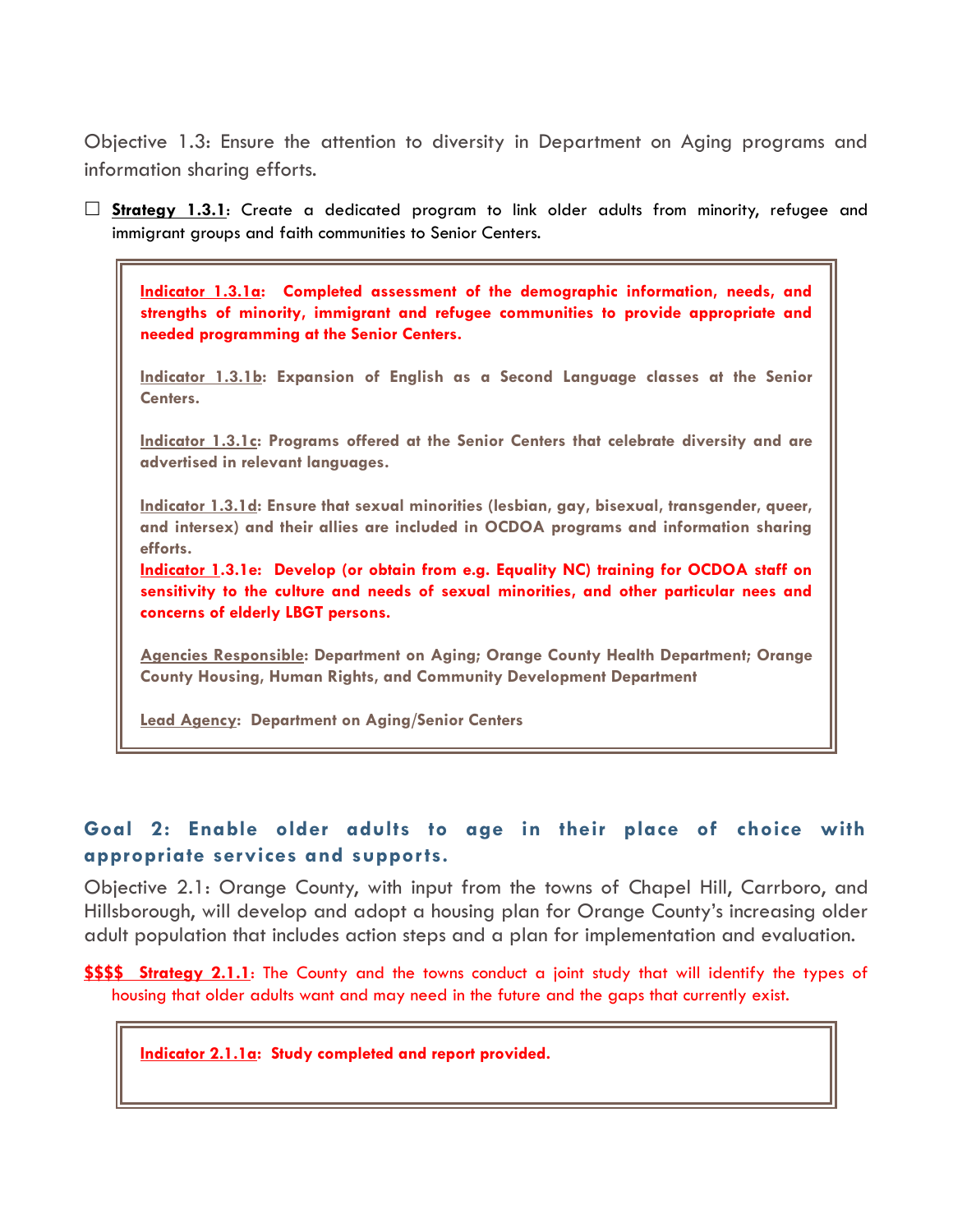**Agencies Responsible: Orange County Planning Department; Orange County Housing, Human Rights and Community Development Department; Towns of Chapel Hill, Carrboro, and Hillsborough, Department on Aging**

**Lead Agency: Orange County Housing, Human Rights and Community Development Department with assistance from the Department on Aging**

Objective 2.2: Preserve and increase the number of affordable housing options for low and middle-income older adults.

**Strategy 2.2.1:** Evaluate existing regulations and policies and identify those that might prevent the development of senior housing.

**Indicator 2.2.1a: Changes in policies that may prevent development of senior housing, such as zoning, restrictions on Accessory Dwelling Units (ADU), school impact fees, expanding low-income eligibility.**

**Agencies Responsible: Orange County Planning Department; Orange County Housing, Human Rights and Community Development Department; Towns of Chapel Hill, Carrboro, and Hillsborough, Department on Aging**

**Lead Agency: Orange County Planning Department with assistance from the Department on Aging**

 **Strategy 2.2.3**: Encourage and endorse partnerships that lead to the development of new housing options for older adults.

**Indicator 2.2.3a: New partnerships created among commercial builders, local non-profit organizations, faith communities, and public bodies that increase housing choices.**

**Agencies Responsible: Orange County Planning Department; Orange County Housing, Human Rights, and Community Development Department; Habitat for Humanity of Orange County; Community Home Trust; faith communities**

**Lead Agency: Orange County Housing, Human Rights, and Community Development Department/ Department on Aging**

 $\Box$  **Strategy 2.2.4:** Encourage the organization of intentional communities (e.g., co-housing, cooperative housing, share-a-home arrangements, etc.) as a housing option for older adults in Orange County.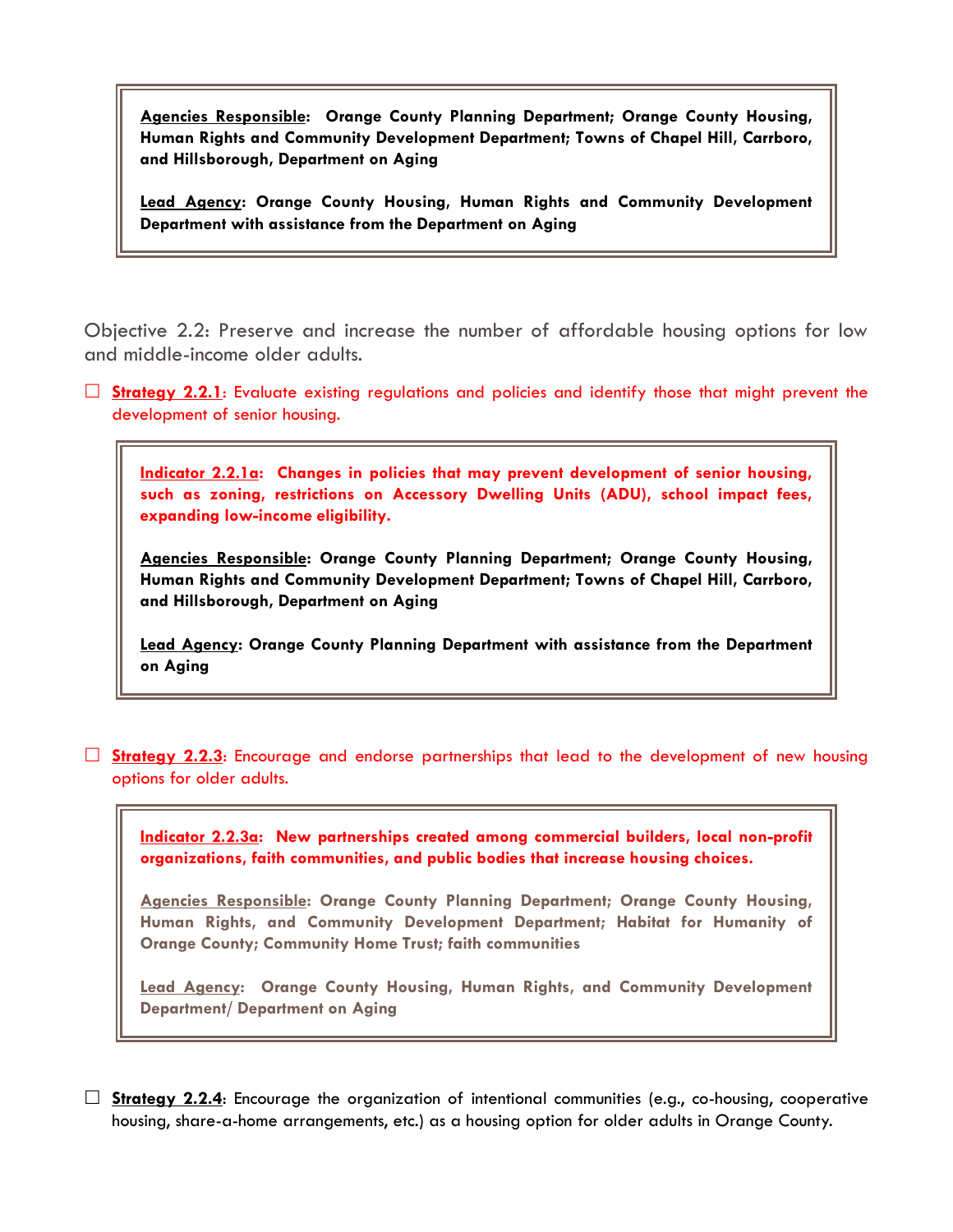**Indicator 2.2.4b: A toolkit developed to guide interested parties through the planning and development process.**

**Indicator 2.2.4c: More intentional communities created.**

**Lead Agencies: Department on Aging, in collaboration with Charles House, Inc.**

Objective 2.3: Increase the proportion of the housing stock that accommodates the needs of older adults through universal design features.

**Strategy 2.3.1:** Increase awareness about the value of universal design.



**Lead Agency: Orange County Planning Department**

**Strategy 2.3.2:** Advocate that the state of North Carolina 1) strengthen universal design/visitability standards for new housing developments and 2) incorporate universal design features into the state's Health and Safety Code for builders so that buyers can opt-in to universal design features.

**Indicator 2.3.2a: Proposed new standards (1) and codes (2).**

**Agencies Responsible: Board of County Commissioners, Orange County Senior Tar Heel Legislature Delegates**

**Lead Agency: Aging Advisory Board**

Objective 2.4: Coordinate the navigation and transportation plans between the various counties, towns, and other regional bodies that enable community mobility for older adults.

 **Strategy 2.4.1**: Form a partnership between Orange County government and the North Carolina Department of Transportation (NCDOT) through which to advocate for changes to the physical environment and infrastructure that will benefit older adults and others to be included in NCDOT's and others' plans.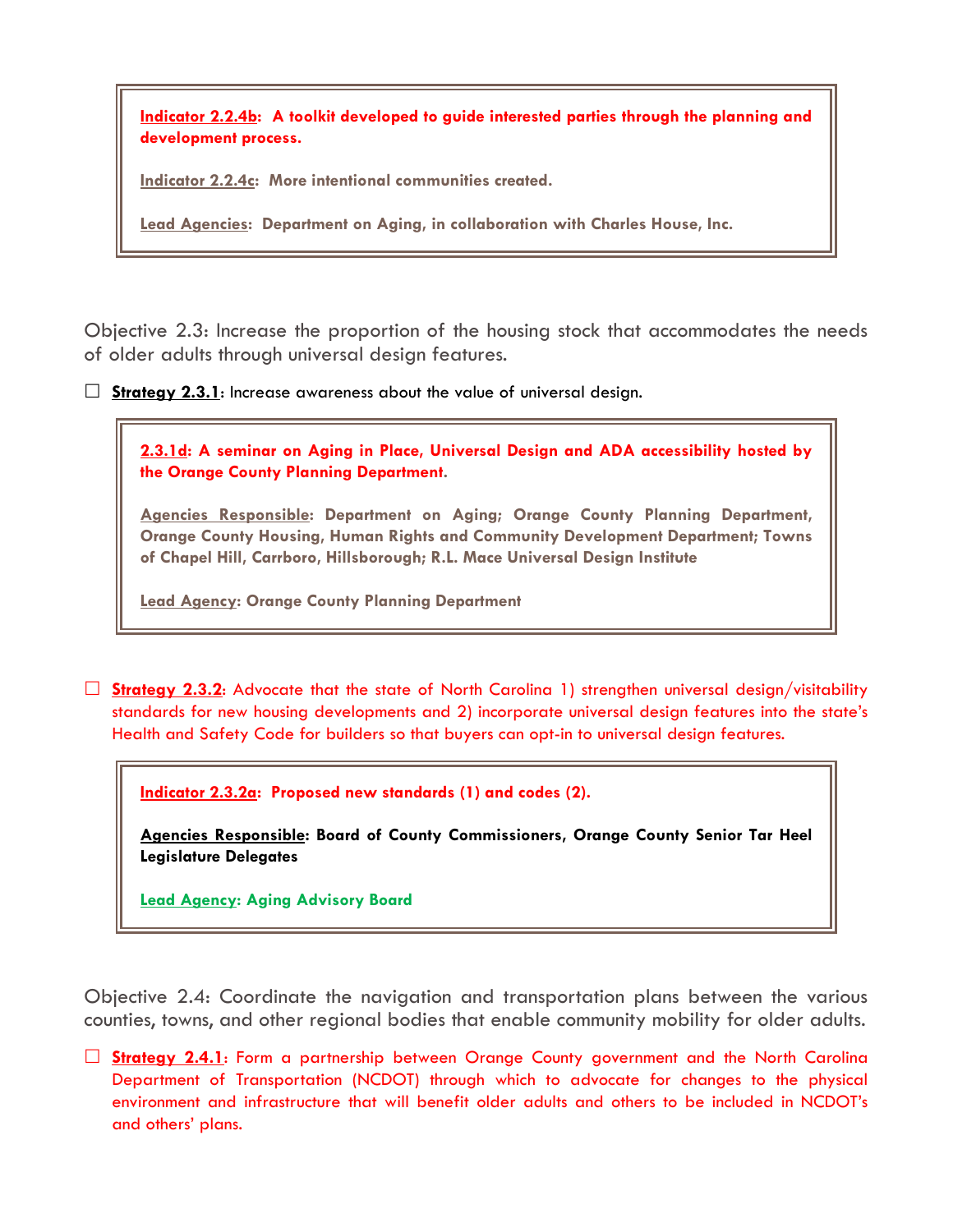**Indicator 2.4.1a: Regular meetings held with NCDOT to discuss feasibility of changes to the physical environment including but not limited to: increased crosswalk time, improved way-finding and other signage, maintained lane markings, modified traffic patterns to allow multi-direction pedestrian crossing, and increased number of pedestrian islands.** 

**Indicator 2.4.1b: Inclusion of proposed changes in NCDOT and others' transportation plans.** 

**Agencies Responsible: Department on Aging Advisory Board; NCDOT; Orange County Planning Department; Towns of Chapel Hill, Carrboro and Hillsborough**

**Lead Agency: Orange County Planning Department with support from Department on Aging Advisory Board**

 **Strategy 2.4.2**: Pursue innovative solutions to the county's navigation and transportation needs, accounting for older adults at all levels of functionality and income.

**Indicator 2.4.2a: Meetings with county and regional planning and transit organizations held to advocate for innovative and effective solutions, such as ride-sharing matching service, vanpool, or Share-a-Ride; rural centralized park and ride lots with shuttles; oncea-week bus transport to rural areas; or recreational group travel to destinations beyond the Senior Centers, etc.**

**Agencies Responsible: Department on Aging, Orange County Planning Department, Chapel Hill Transit, Triangle Transit** 

**Lead Agency: Aging Advisory Board**

**\$\$\$\$ Strategy 2.4.3**: Designate an aging-related Mobility Manager to coordinate with other transportation providers to assist older adults across Orange County.

**Indicator 2.4.3a: Funding secured for aging-related Mobility Manger.**

**Indicator 2.4.3b: Designation of an aging-related Mobility Manager.** 

**Responsible Agencies: Department on Aging, in collaboration with the Orange County Planning Department**

**Lead Agency: Department on Aging/Aging Transitions**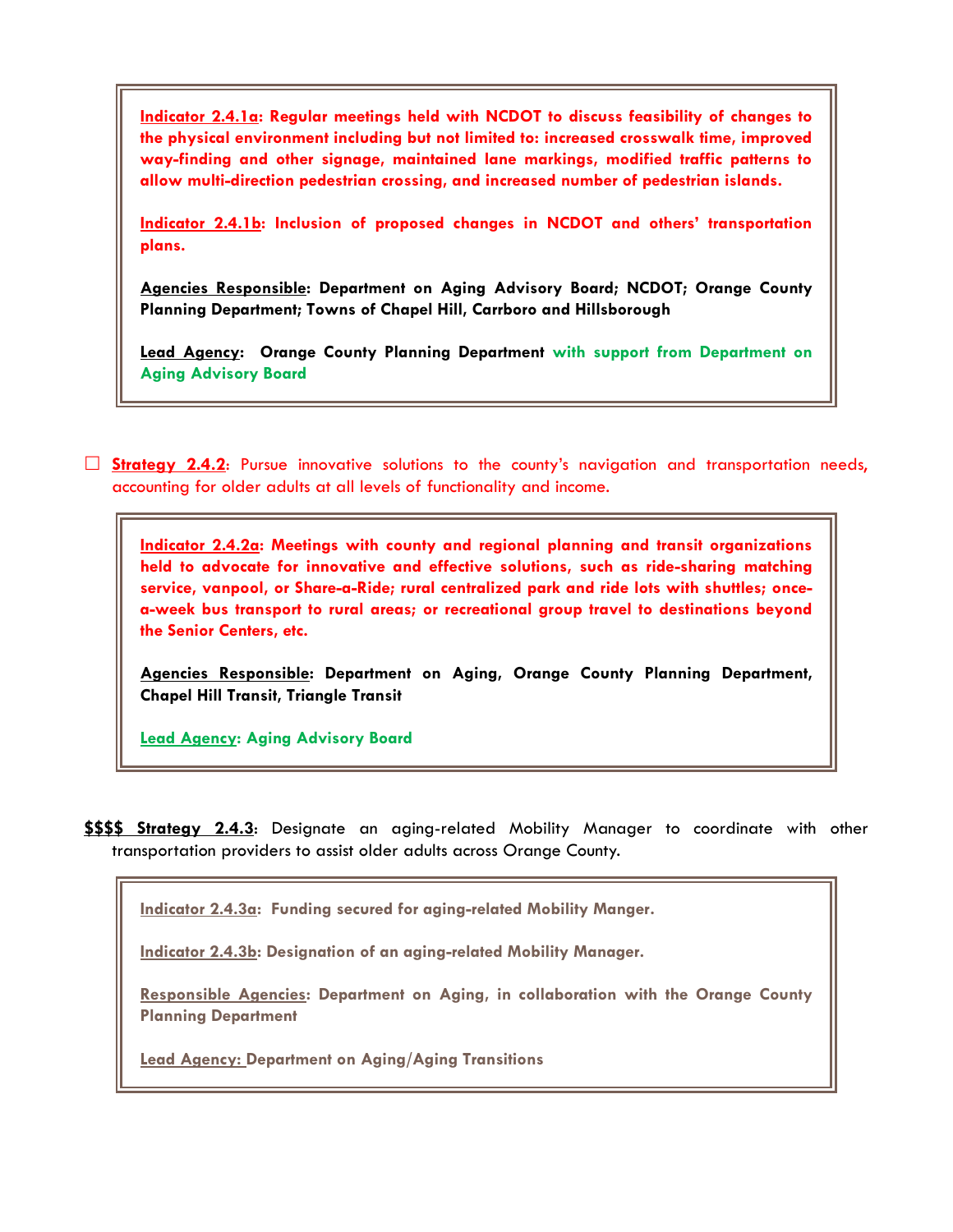**\$\$\$\$ Strategy 2.4.4**: Regularly conduct needs assessments to better coordinate the planning and implementation of recommendations that consider multiple modes of transportation and community connectivity, and communicate the results to the public.

**Indicator 2.4.4a: Multi-modal navigation and transportation needs assessments conducted every 3-5 years in areas densely populated or heavily used by older adults.**

**Indicator 2.4.4b: Assessment results used to generate multi-modal community connectivity plans at the county and municipal levels, modeled after the Hillsborough Community Connectivity Plan.**

**Indicator 2.4.4c: Assessment results and plans made available to the public in paper and/or electronic formats.** 

**Agencies Responsible: Department on Aging; Triangle J Council of Governments; Orange County Planning Department; Towns of Chapel Hill, Carrboro and Hillsborough**

**Lead Agency: Orange County Planning Department**

□ **Strategy 2.4.6**: Create a map with all Orange County navigation and transportation routes.

**Indicator 2.4.6b: Map updated annually.** 

**Agencies Responsible: Department on Aging, Orange County Planning Department**

**Lead Agency: Orange County Planning Department**

Objective 2.5: Orange County will encourage transportation services that enable community mobility for older adults.

 **Strategy 2.5.1**: Expand existing volunteer driver programs, such as but not limited to Friend-to-Friend, A Helping Hand, and American Red Cross, that provide door-to-door, door-through-door, escorted, and other transportation to low-income older adults.

**Indicator 2.5.1a: Increased number of volunteers providing transportation services.**

**Indicator 2.5.1b: Increased funding to agencies providing volunteer driver programs.**

**Indicator 2.5.1c: Provision of technical assistance to agencies providing volunteer driver programs.**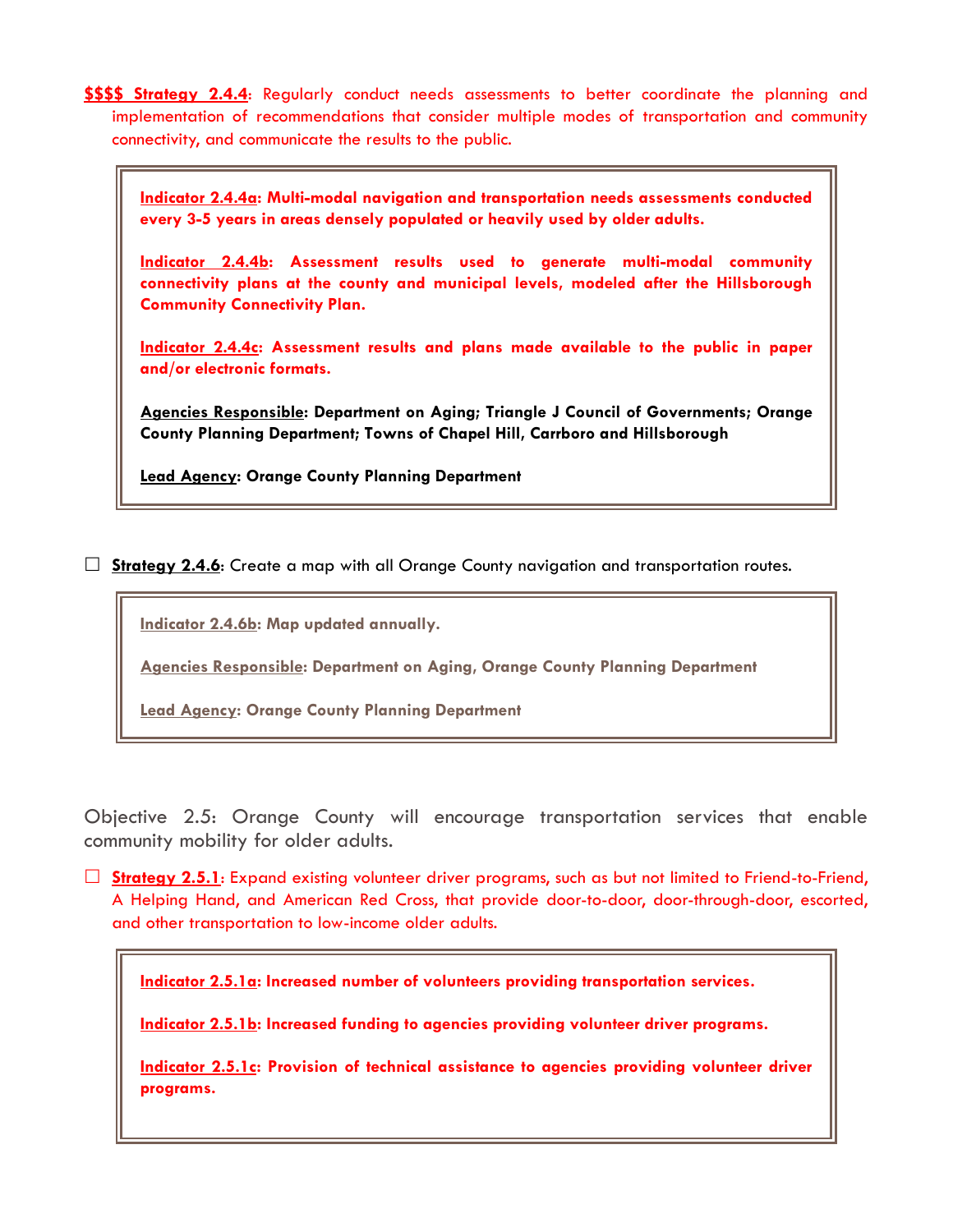**Agencies Responsible: Department on Aging, Orange County Planning Department, Department of Social Services, A Helping Hand**

**Lead Agency: Department on Aging/RSVP/AT**

 **Strategy 2.5.2**: Encourage private transportation providers to offer door-to-door, door-through-door, escorted, and other transportation to shopping areas for both urban and rural area residents.

**Indicator 2.5.2a: Meetings held with existing private transportation providers (e.g. taxi services, existing group travel providers) and/or local businesses to determine feasibility of regular group transportation between urban and rural areas, the Senior Centers, and shopping areas.**

**Indicator 2.5.2b: More private transportation companies that provide door-to-door, doorthrough-door, and/or escorted transportation services to both urban and rural area residents.** 

**Agencies Responsible: Department on Aging, Orange County Planning Department**

**Lead Agency: Department on Aging/AT**

**\$\$\$\$ Strategy 2.5.3**: Expand existing public transit schedules to improve weekend transportation options and to connect the Senior Centers with other businesses, especially at midday.

**Indicator 2.5.3a: Expanded bus service between the Senior Centers and other businesses, especially at midday.**

**Indicator 2.5.3b: Expanded bus service on weekends.**

**Agencies Responsible: Department on Aging, Orange County Planning Department, Chapel Hill Transit, Triangle Transit** 

**Lead Agency: Orange County Planning Department**

**Strategy 2.5.5:** Advocate for a consolidated transportation system within the county

**Indicator 2.5.5a: The merger of Chapel Hill Transit and Orange Public Transportation.**

**Agencies Responsible: Department on Aging, Orange County Planning Department**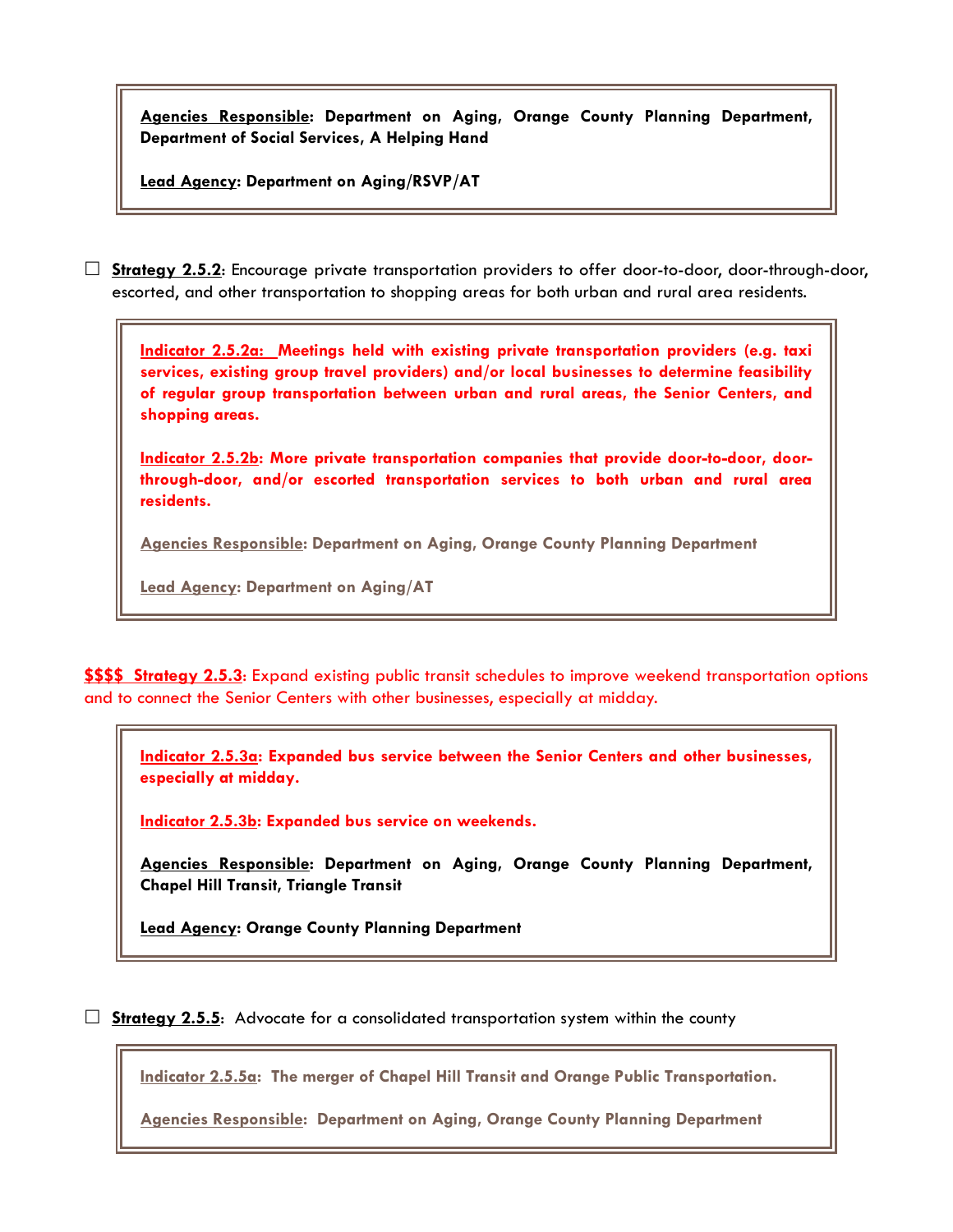□ Strategy 2.5.6: Establish and support senior driving education programs that address the driving task, the driver, and/or the social environment.

**Indicator 2.5.6a: Driving education programs offered at the Senior Centers at least 2 times per year.**

**Agency Responsible: Department on Aging/Senior Centers**

Objective 2.6: Protect and increase the provision of meal assistance services in Orange County.

 **Strategy 2.6.1**: Expand home-delivered meal services to more individuals and areas of the county that are in need of this service.

**Indicator 2.6.1a: Technical assistance to local organizations, such as congregations, neighborhoods, and service groups, interested in increasing food assistance options available to older adults.**

**Indicator 2.6.1b: More volunteers recruited and trained to assist with meal preparation and/or meal delivery.**

**Indicator 2.6.1c: Organizations, such as the Department of Social Services and the Sheriff's Office, identify and refer adults in need of meal assistance services to local meal service providers.** 

**Agencies Responsible: Department on Aging, in collaboration with existing meal service agencies, such as Chapel Hill/Carrboro Meals on Wheels and Orange Congregations In Mission (OCIM) and other organizations**

**Lead Agency: Aging Advisory Board**

Objective 2.7: Expand in-home and community respite support services that enable Orange County residents to age in place.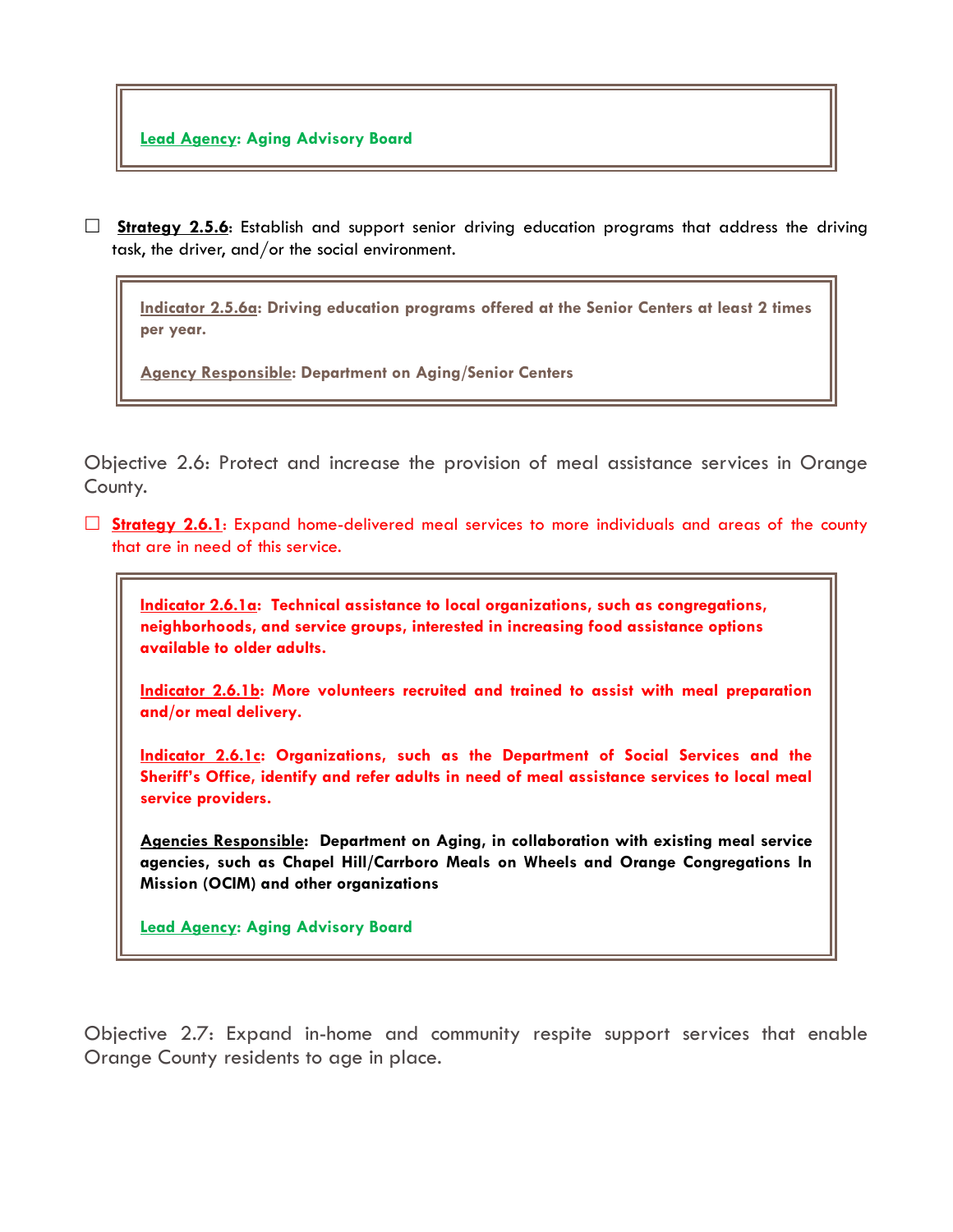**Strategy 2.7.1**: Encourage faith-based groups to provide respite services to caregivers through programs like Caregiver Day Out, as currently provided at the Seymour Center, to other locations in Orange County.

**Indicator 2.7.1a: Technical assistance offered to faith-based groups to provide respite services to caregivers.**

**Indicator 2.7.1b: More caregivers provided respite services through faith-based groups.**

**Agencies Responsible: Department on Aging, in collaboration with faith-based groups, Triangle J Area Agency on Aging, and other community groups**

**Lead Agency: DoA/Aging Transitions**

 **Strategy 2.7.5**: Collaborate with the Carolina Villages Project to promote the creation of villages in Orange County, in which neighborhood networks assist with aging in place, through education, information sharing, volunteerism, and technical support.

**Indicator 2.7.5a: Increased number of villages in Orange County.**

**Agencies Responsible: Department on Aging, Carolina Villages** 

**Lead Agency: Aging Advisory Board**

Objective 2.8: Ensure that more older adults in Orange County are able to maintain, modify, and afford their homes.

 **Strategy 2.8.1**: Explore the feasibility of raising the income qualification limit again under the Homestead Tax Exemption program.

**Indicator 2.8.1a: Initiative added to the Board of County Commissioners and Senior Tar Heel Legislature's legislative agenda to raise the lax limit of the Homestead Tax Exemption program.**

**Agencies Responsible: Board of County Commissioners, Orange County Senior Tar Heel Legislature Delegates**

**Lead Agency: Aging Advisory Board**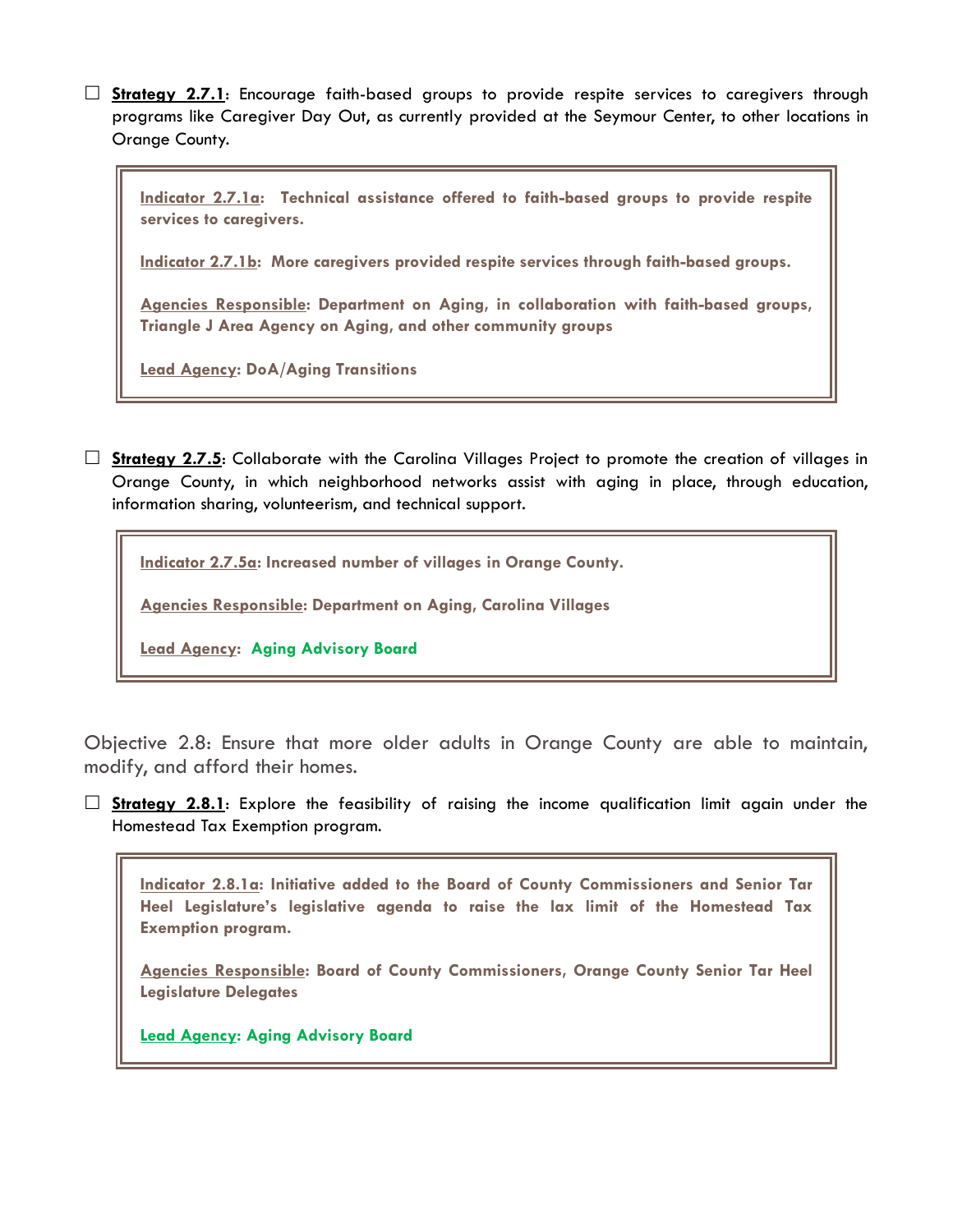**Strategy 2.8.2:** Educate older adults about where they can obtain low-cost assistance with home modifications.

**Indicator 2.8.2a: Home modification assistance information included in community resource guides and part of information fairs.**

**Agencies Responsible: Department on Aging, in collaboration with Orange County Housing, Human Rights and Community Development Department and Vocational Rehabilitation Center for Independent Living**

**Lead Agency: DoA/Aging Transitions**

## **Goal 3: Empower older adults to enjoy optimal health status and to have a healthy lifestyle.**

Objective 3.1: Promote wellbeing and the prevention and maintenance of chronic disease for all older adults in Orange County through increased access to evidence-based programs.

 **Strategy 3.1.1**: Use geo-mapping strategies to understand where older adults are concentrated in the county and encourage organizations, like congregations and township community centers, to host wellness and exercise classes.

**Indicator 3.1.1a: Development and dissemination of GIS map displaying current population density of older adults in Orange County to faith-based communities and other county departments.**

**Indicator 3.1.1b: GIS map put on UNC Center for Aging and Health's and UNC Institute on Aging's websites for wide distribution.**

**Agencies Responsible: Department on Aging, in collaboration with Orange County Parks and Recreation Department, town recreation departments, local congregations, UNC Center for Aging and Health, and the UNC Institute on Aging, CRC**

**Lead Agency: Department on Aging/RSVP**

**Strategy 3.1.2**: Train volunteers to offer evidence-based wellness programs, like A Matter of Balance and Living Healthy, at the Senior Centers, senior housing locations, and congregations, etc.

**Indicator 3.1.2a: Two trainings per year at Orange County Senior Centers to train volunteers in how to lead evidenced-based exercise programs for older adults.**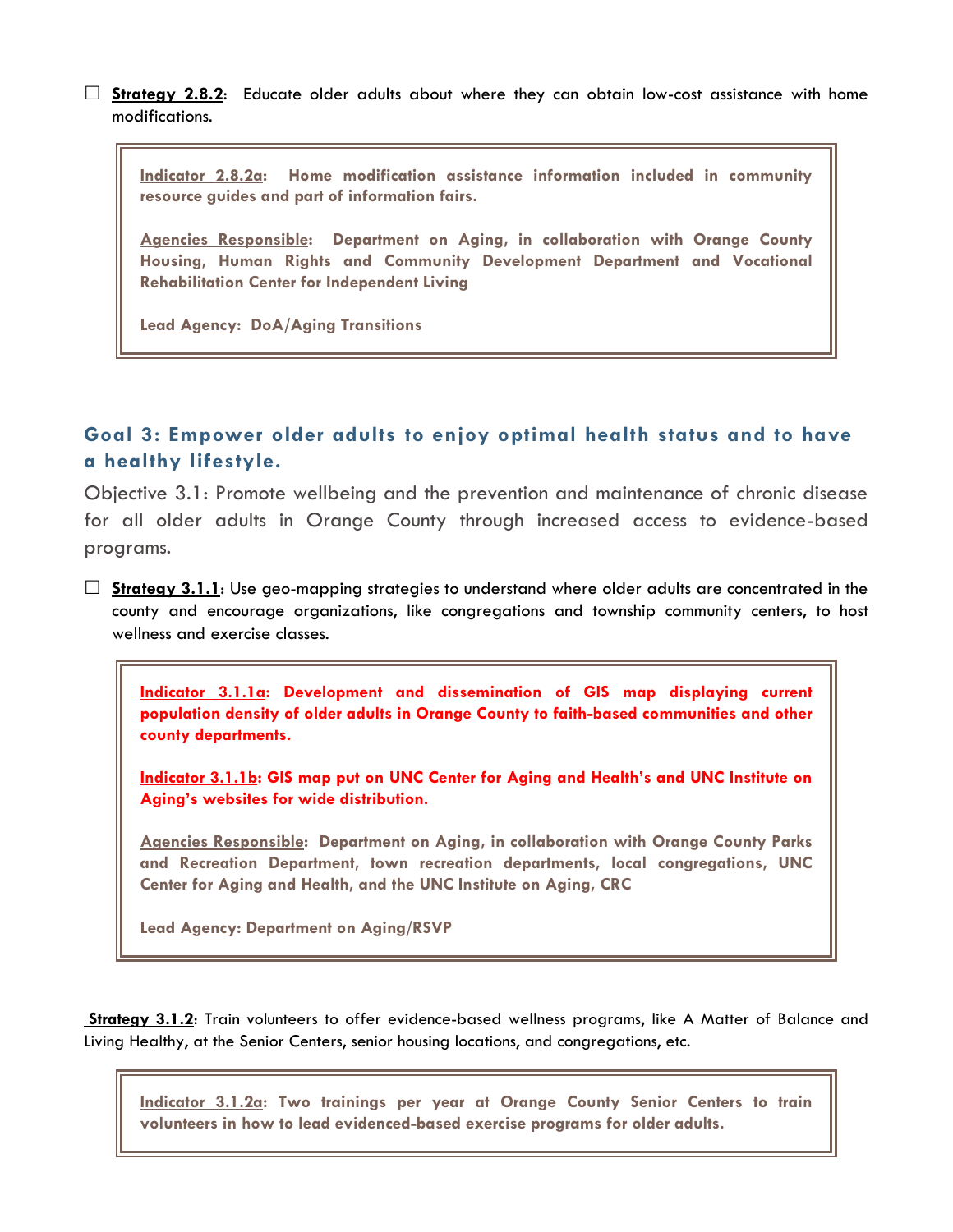**Indicator 3.1.2b: Ads and articles publicizing exercise program leader trainings sent to faith-based organizations, senior living environments, Senior Centers, and published in the Senior Times.**

**Agencies Responsible: Department on Aging, in collaboration with Triangle J Area Agency on Aging and local congregations**

**Lead Agency: DoA/Wellness**

 $\Box$ 

 **Strategy 3.1.3**: Develop a health marketing campaign to encourage Orange County citizens aged 50 and above to exercise for wellness and disease prevention and maintenance.

**Indicator 3.1.3a: Identification of faculty and students at UNC School of Public Health to help create, implement, and evaluate the health marketing campaign.**

**Indicator 3.1.3b: Focus groups held with older adults of different ages, races, genders, and socioeconomic status to discover motivations and barriers to exercise.**

**Indicator 3.1.3c: Development of marketing campaign materials, articles, television, or radio ads.**

**Agencies Responsible: Department on Aging, in collaboration with UNC School of Public Health and Orange County Health Department.** 

**Lead Agency: DoA Wellness**

Objective 3.2: Ensure that older adults and their families can access appropriate care for their health needs.

 **Strategy 3.2.1**: Collaborate with Chatham-Orange Community Resource Connections (CRC) member organizations to promote the model of primary medical homes and the inclusion of case managers/social workers on the team at public and private primary care practices to provide patient education and service coordination.

**Indicator 3.2.1a: Information provided to older adults about benefits of choosing a primary medical home and a list of primary medical homes that serve older adults on Medicare and Medicaid in Orange County.**

**Indicator 3.2.1b: More older adults referred to the PACE (Program of All-Inclusive Care for the Elderly) program.**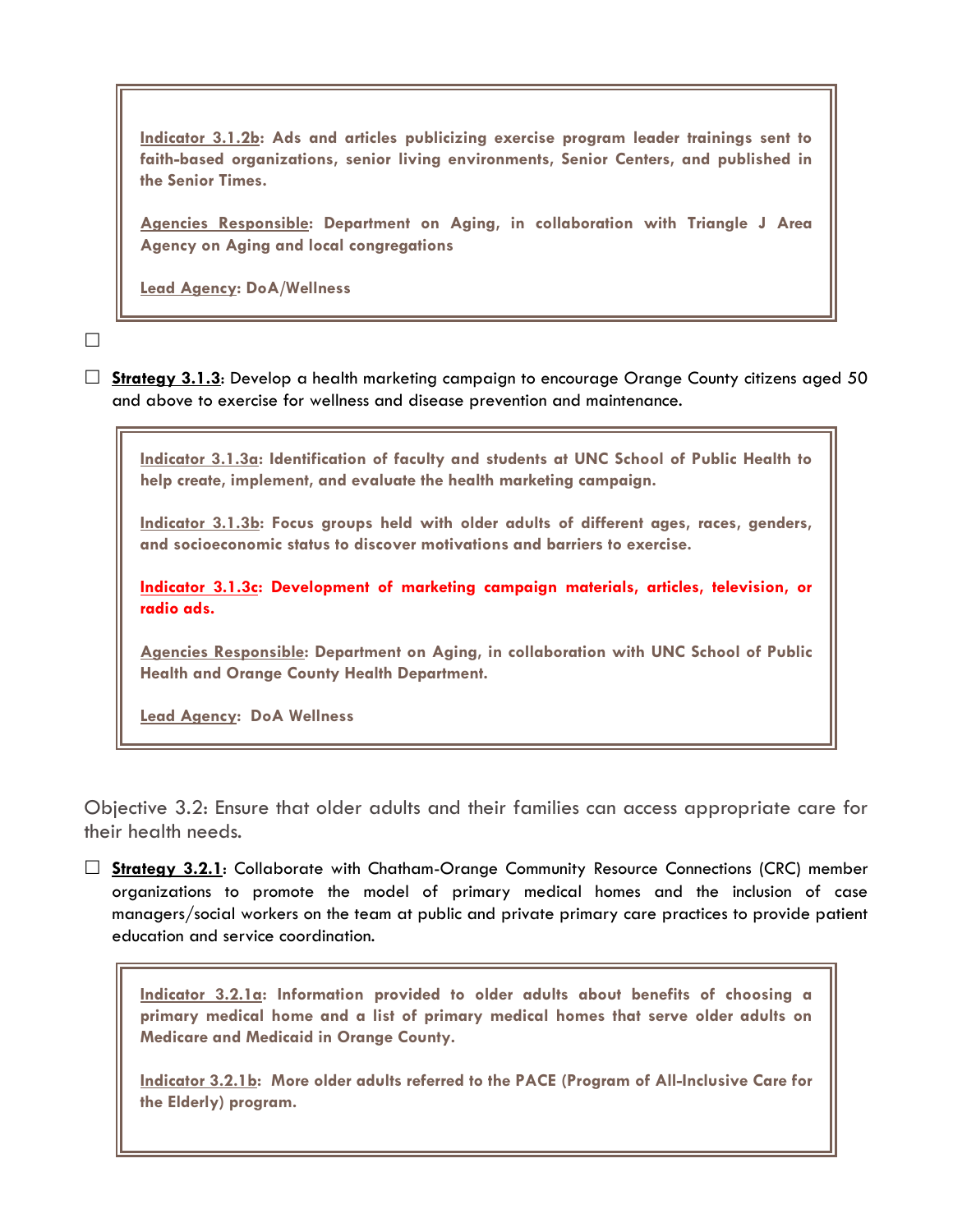**Agencies Responsible: Chatham-Orange Community Resource Connections (CRC) member organizations, including the Department on Aging, Department of Social Services, AccessCare of Central Carolina, Piedmont Health** 

**Lead Agency: Chatham-Orange Community Resource Connections (CRC) member organizations**

 **Strategy 3.2.2**: Collaborate with the Chatham-Orange Community Resource Connection (CRC) to promote and expand hospital transition programs that involve nurse follow-up on patients after discharge and linkages with community resources.

**Indicator 3.2.2a: Decline in local hospital readmission rates.**

**Agencies Responsible: Chatham-Orange Community Resource Connections (CRC) member organizations, including the Department on Aging, UNC Hospitals, and Carol Woods Retirement Community**

**Lead Agency: CRC member organizations**

Objective 3.3: Improve quality of and access to mental health and substance abuse services for older adults and their families.

**\$\$\$\$ Strategy 3.3.1**: Educate older adults on the importance of identifying mental health and substance abuse issues such as 1) misuse and abuse of prescription drugs, 2) depression and anxiety, 3) alcohol use and addictions, 4) drug use and abuse, and 5) dementia.

**Indicator 3.3.1a: Articles in Senior Times published regarding the importance of identifying mental health and substance abuse issues.**

**Indicator 3.3.1b: Posters placed in Orange County Senior Centers and other community locations on the importance of identifying mental health and substance abuse issues and how to access services.**

**Indicator 3.3.1.c: Use of Piedmont Behavioral Health's county funds to help finance mental health care for older adults on Medicare.**

**Agencies Responsible: Department on Aging, Cardinal Innovations – OPC Operations Center**

**Lead Agency: Department on Aging/Aging Transitions and Wellness**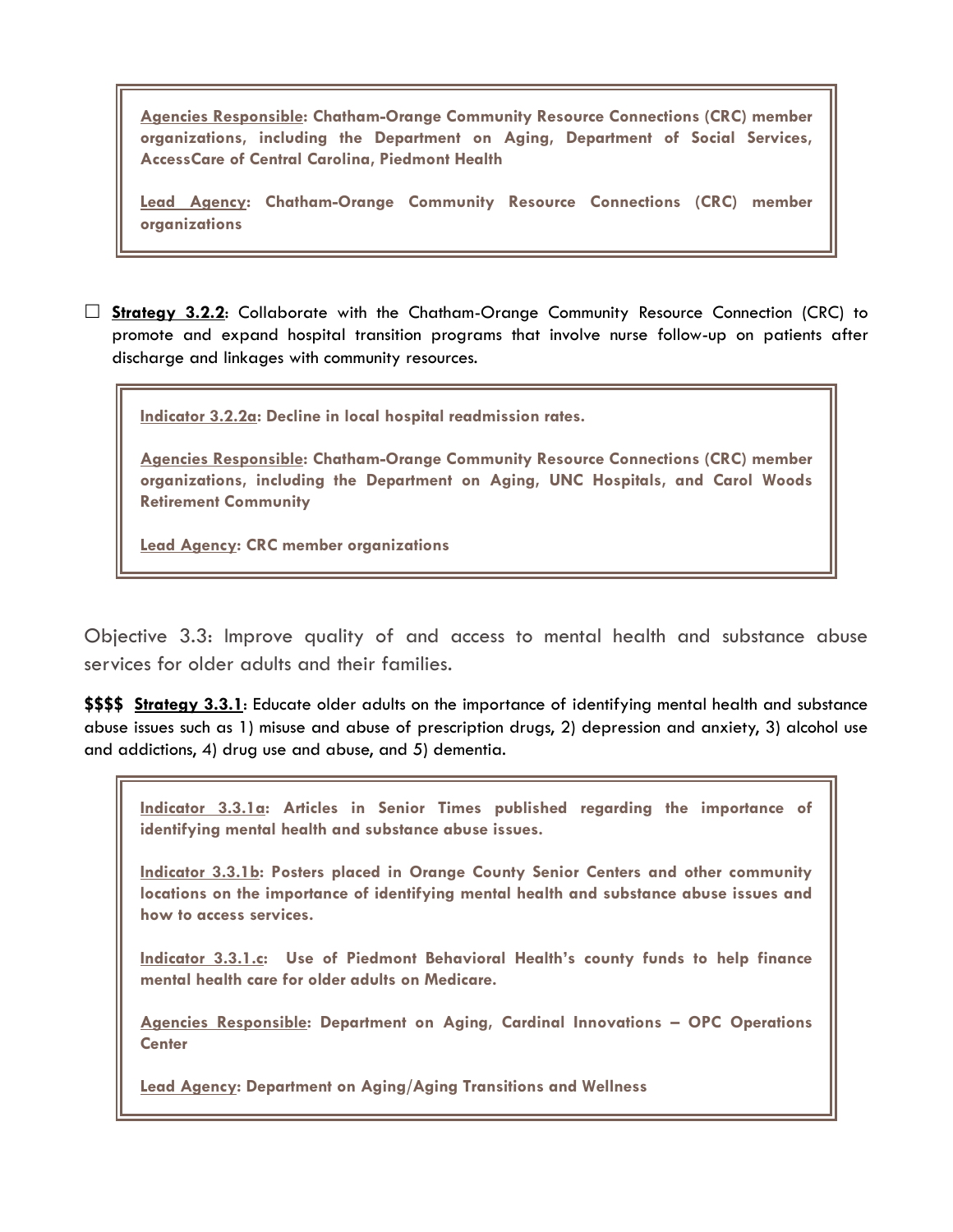**Strategy 3.3.2**: Advocate for making dementia and depression screening a regular procedure at primary care visits for older adults.

**Indicator 3.3.2a: Healthy IDEAS materials sent to primary care practices that are known to serve older adults.**

**Agency Responsible: Department on Aging/Wellness**

 $\Box$ 

□ Strategy 3.3.4: Advocate for the identification of mental health needs of long-term care residents and encourage appropriate treatment for those with mental health diagnoses by 1) building connections with mental health providers and 2) advocating for long-term care facilities to provide enhanced dementia care and interventions for mental health concerns.

**Indicator 3.3.4a: Long-Term Care Round Table meeting with long-term care facilities held to explore enhanced dementia care and interventions for mental health concerns.**

**Indicator 3.3.4b: Information fair of mental health providers in Orange County attended by directors or administrators of long-term care facilities.**

**Agencies Responsible: Department on Aging, in collaboration with Aging Advisory Board, Triangle J Area Agency on Aging and Cardinal Innovations**

**Lead Agency: Cardinal Innovations - OPC Community Operations Center/Department on Aging**

### **Goal 4: Promote the safety and rights of older and vulnerable adults and prevent their abuse, neglect, and exploitation.**

Objective 4.1: Collaborate with Emergency Management Services (EMS) to improve services for older residents of Orange County.

 **Strategy 4.1.1**: Collaborate with Orange County EMS to provide multi-media information and trainings on falls prevention to fall victims, their families, and relevant organizations.

**Indicator 4.1.1a: Trainings provided to older adults, caretakers, and organizations on how to manage and prevent fall events.**

**Indicator 4.1.1b: DVD training on older adult fall management and prevention created that can be disseminated to organizations and citizens.**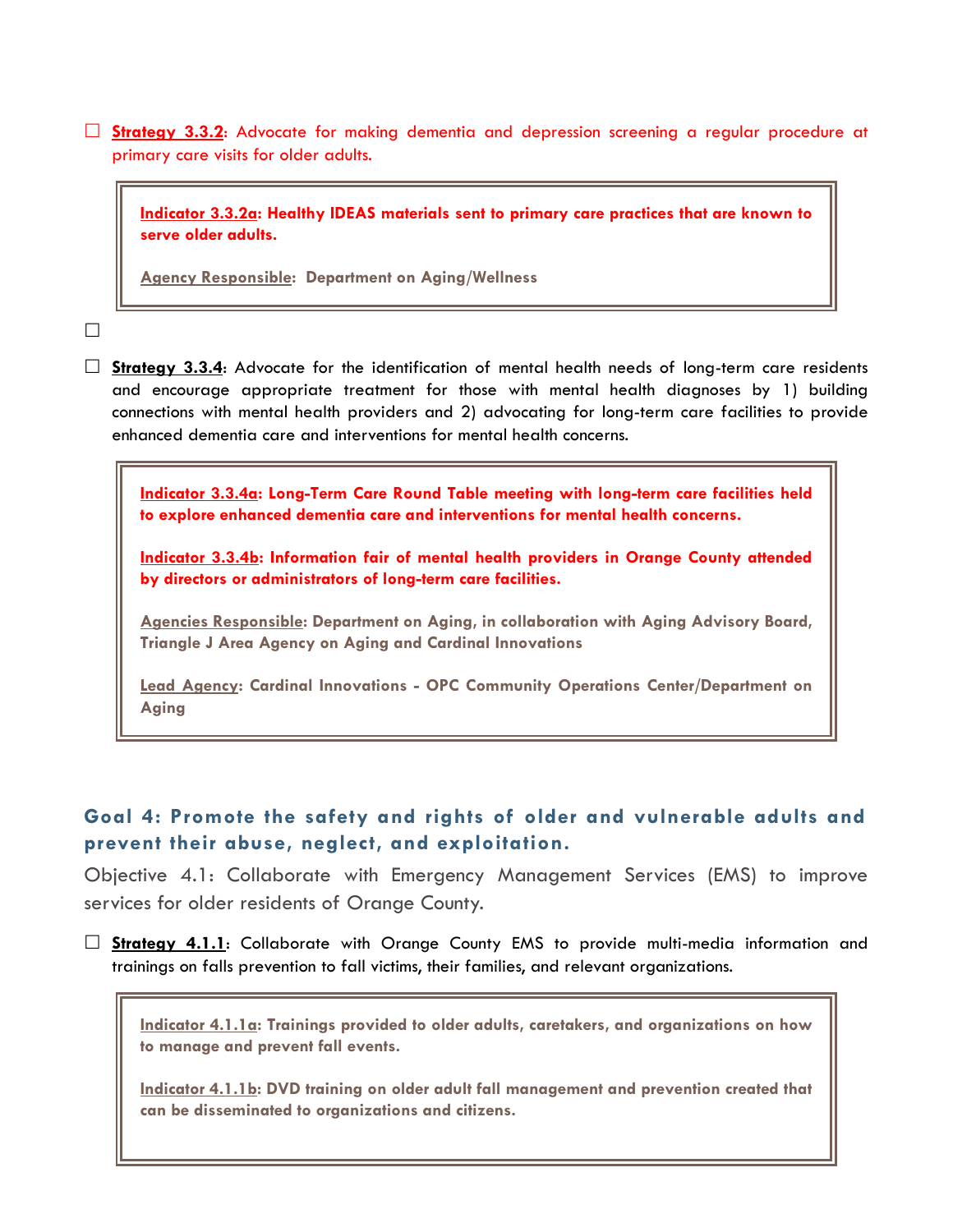**Indicator 4.1.1c: Information materials and pamphlets on fall prevention and management provided to older adults who fall in their own homes.**

**Agencies Responsible: Department on Aging, Emergency Management Services (EMS), UNC Division of Geriatric Medicine, UNC Center for Aging and Health**

**Lead Agency: Department on Aging/Wellness and OT**

 **Strategy 4.1.2**: Partner with Orange County EMS, managers of long-term care facilities, older adults, and their caretakers to prevent reliance on EMS ambulance services for emerging medical problems, such as falls-related events.

**Indicator 4.1.2a: Meeting between EMS and long-term care administrators to determine which medical events in long-term care facilities could be dealt with appropriately in ways besides full ambulance services and to determine which long-term care facility procedures could be altered to appropriately care for residents without reliance on full ambulance services.**

**Indicator 4.1.2b: Development of protocols for EMS workers responding to calls related to older adults.**

**Agencies Responsible: Department on Aging, Emergency Management Services (EMS), long-term care facility administrators, UNC Division of Geriatric Medicine, and UNC Center for Aging and Health, Sheriff's Office**

**Lead Agency: Emergency Management Services with assistance from Department on Aging**

 $\Box$ 

 **Strategy 4.1.3**: Partner with EMS and DSS to make sure that frail older adults are in safe places during weather and environmental emergencies.

**Indicator 4.1.3b: Provision of informational resource to Orange County residents on caring for older adults during weather emergencies.** 

**Indicator 4.1.3c: More older adults referred to the Department on Social Services Special Needs Registry for help in weather emergencies and disasters.**

**Indicator 4.1.4d: Portable generators located at the Senior Centers.**

**Agencies Responsible: Department on Aging, Emergency Management Services (EMS), Department of Social Services, Asset Management, Sheriff's Department**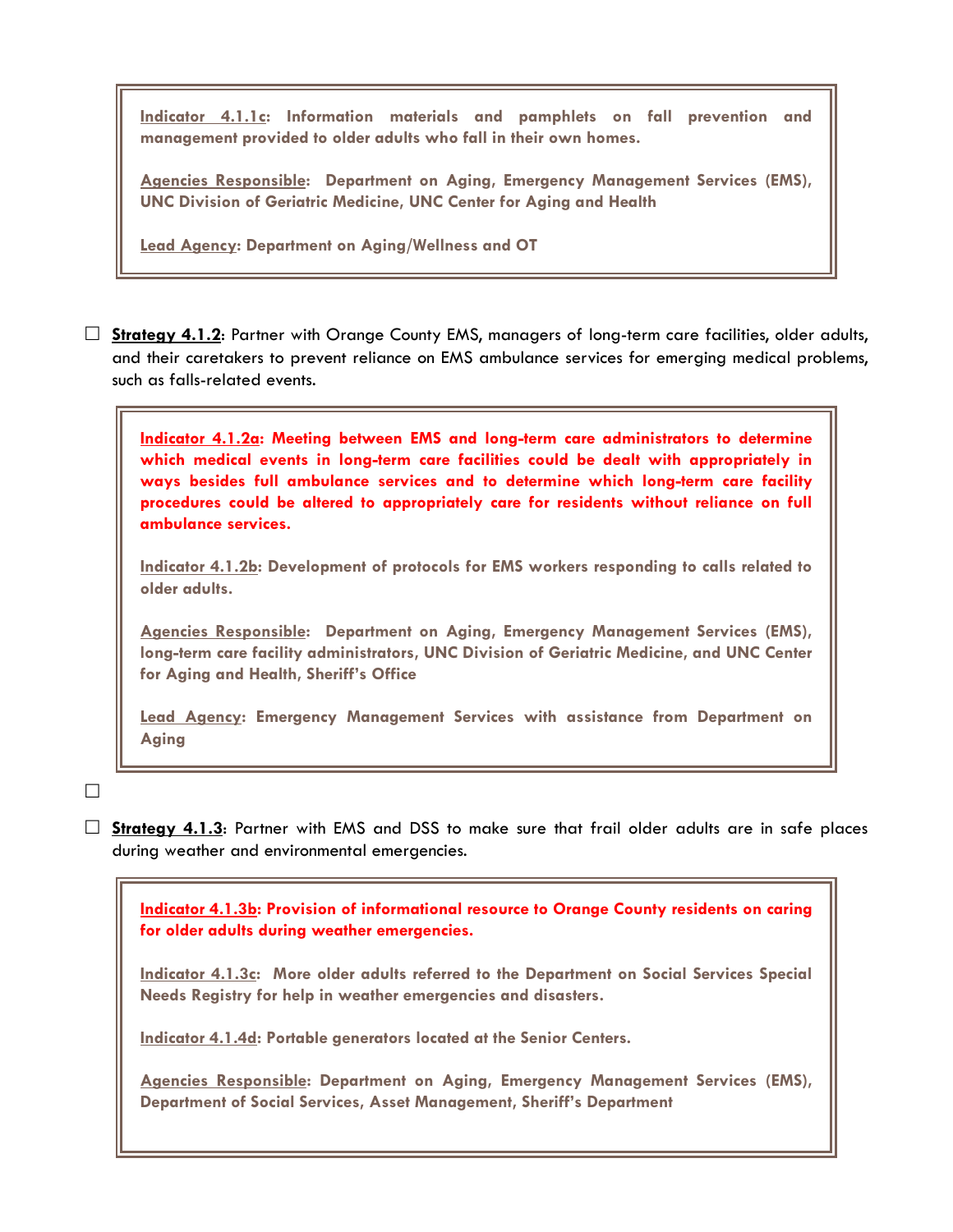#### **Lead Agency: CRC member agencies**

Objective 4.2: Improve the quality of programs and services provided to residents of long-term care facilities, nursing homes, assisted living facilities, and family care homes in Orange County.

 **Strategy 4.2.1**: Activate the Department on Aging's Long-term Care Round Table to develop a partnership among the leaders of Orange County long-term care facilities and the regional longterm care Ombudsman to implement a model of person-centered care within long-term care facilities.

**Indicator 4.2.1a: Long-term Care Round Table sponsored meeting with long-term care facility administrators, staff, and advocates focused on person-centered care.**

**Indicator 4.2.1b: A model of patient-centered care adopted and promoted by Long-term Care Round Table members.**

**Indicator 4.2.1c: Evidenced-based and enriching activities that meet individual needs and provide a purpose in life and cognitive stimulation implemented in Orange County longterm care facilities.**

**Indicator 4.2.1d: Meals within long-term care facilities include more fresh foods and vegetables and are provided in a home-like manner.**

**Indicator 4.2.1e: On-site continuing education and exercise classes provided at long-term care facilities.**

**Indicator 4.2.1f: Expansion of the OCDOA Friend-to-Friend program to include long-term care residents who have no family members nearby.**

**Agencies Responsible: Department on Aging, in collaboration with the Triangle J Area Agency on Aging and Long-Term Round Table**

**Lead Agency: Triangle J Area Agency on Aging with help from the Aging Advisory Board**

 **Strategy 4.2.2**: Support the provision of palliative and end of life care for residents living in longterm care facilities, their families, and staff, including a formalized program for bereavement.

**Indicator 4.2.2a: Long-term Care Round Table meeting held to discuss the development and implementation of palliative care and end of life care programs in long-term care facilities.**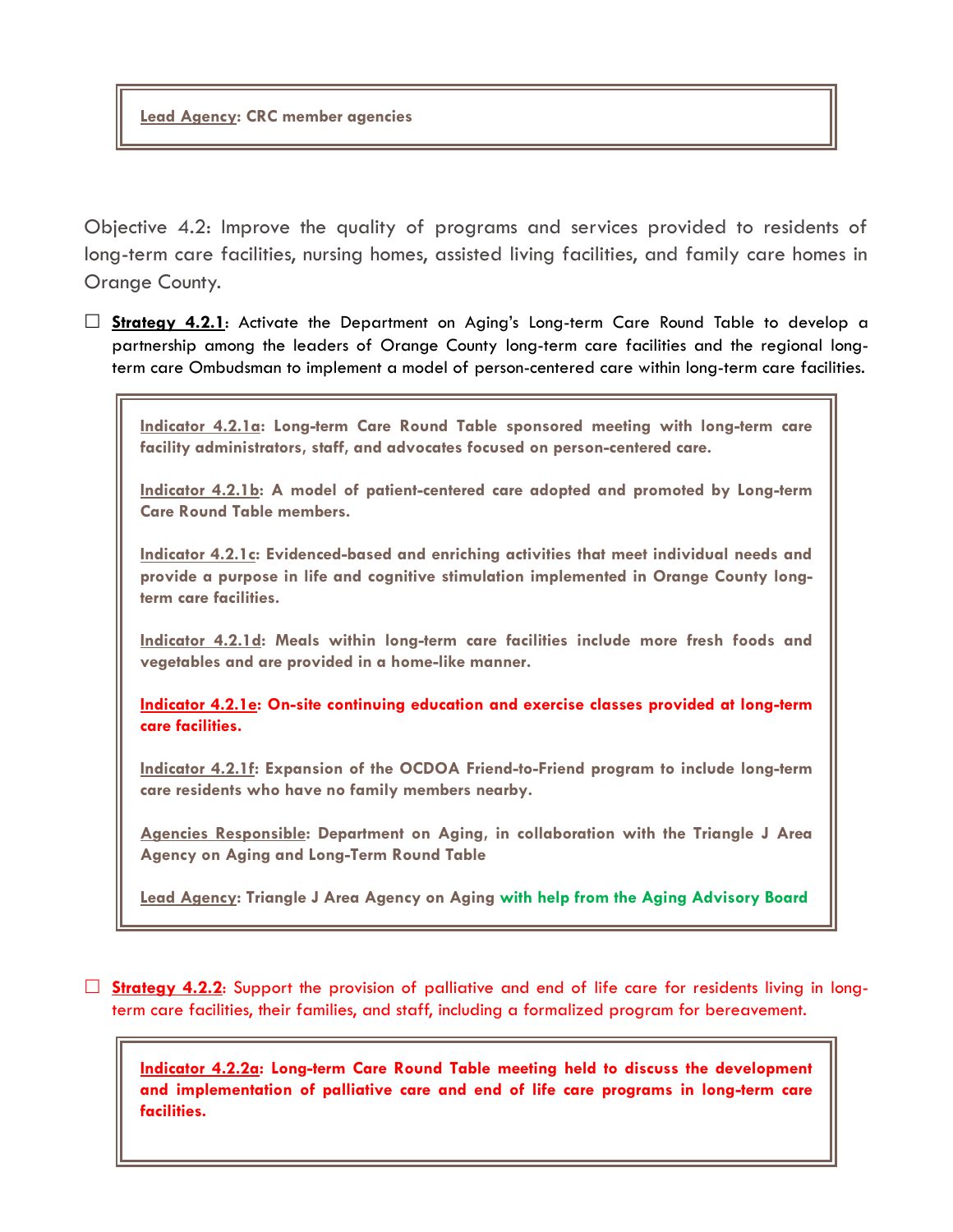**Agencies Responsible: Department on Aging, Triangle J Area Agency on Aging and Project Compassion**

**Lead Agency: Triangle J Area Agency on Aging/with help from the Aging Advisory Board**

Objective 4.3: Increase older adults' ability to protect themselves from exploitation, abuse, and neglect.

□ **Strategy 4.3.2**: Help older adults access needed social service programs.

**Indicator 4.3.2a: Food stamp, energy assistance, and Medicaid applications explained and processed at the Senior Centers and other places frequented by low-income older adults.**

**Indicator 4.3.2b: Information about how to report abuse and neglect of an older person distributed by the Orange County Department on Aging, Orange County Department of Social Services, and other local agencies.**

**Lead Agencies: Department on Aging and Department of Social Services**

## **Goal 5: Empower older adults to engage in the community through volunteerism, lifelong learning, and civic activities.**

Objective 5.1: Promote lifelong learning of older adults through increased access to continuing education classes and programs throughout the community.

**Strategy 5.1.1**: Advertise lectures, continuing education classes, and resources offered at the Senior Centers, libraries, and other community locations.

**Indicator 5.1.1a: Ads and articles for upcoming continuing education classes published in Senior Times.**

**Indicator 5.1.1b: Articles on continuing education classes and resources published in local newspapers such as Raleigh News & Observer, Chapel Hill News, The Herald Sun, Burlington Times and Mebane Enterprises.**

**Agency Responsible: Department on Aging/Senior Centers**

 **Strategy 5.1.2**: Develop relationships with faith-based community in hopes of coordinating education at their sites.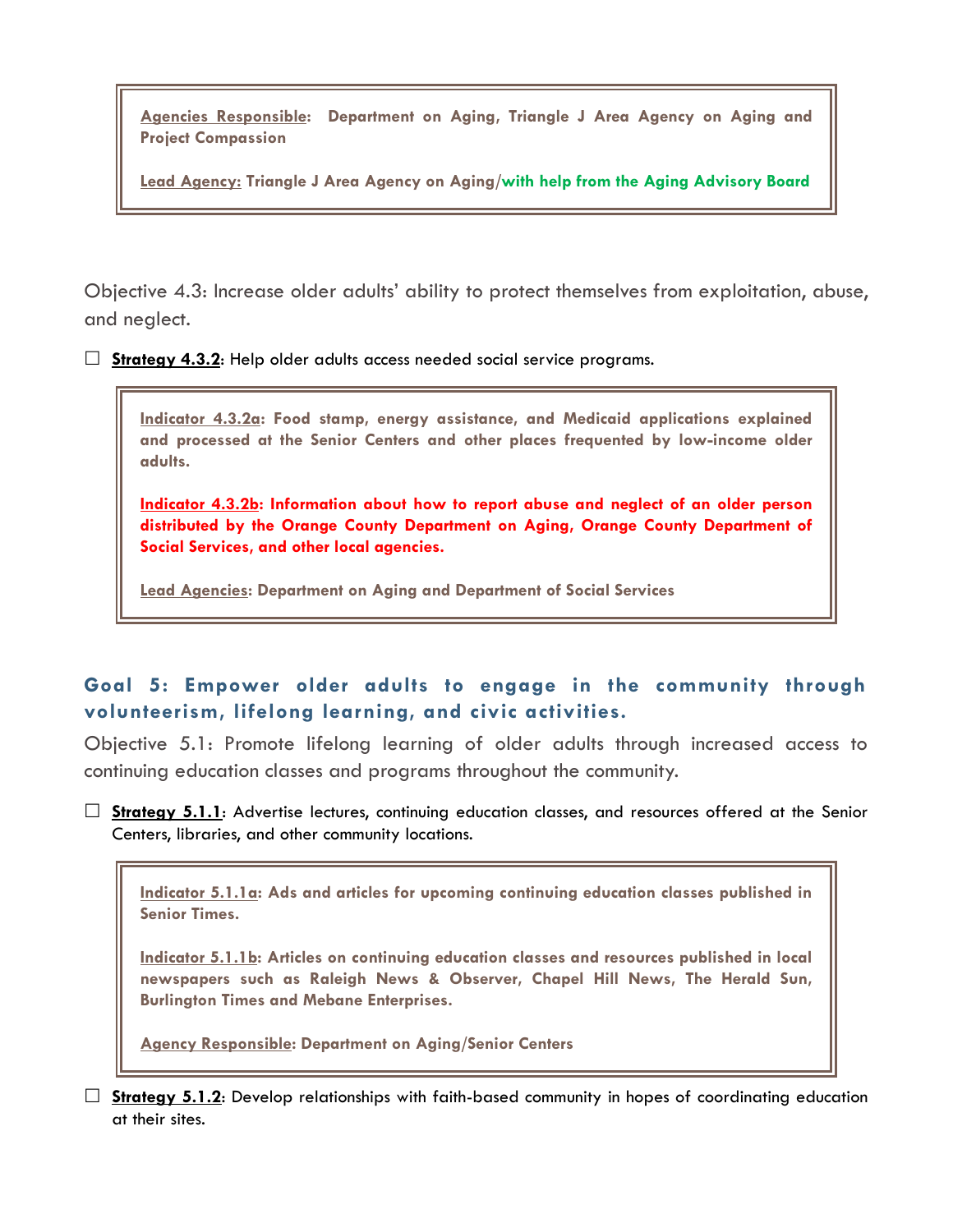**Indicator 5.1.2a: Meeting with local coalitions of faith-based organizations held to discuss the unique opportunities of faith based organizations to promote older adult lifelong learning.**

**Agencies Responsible: Department on Aging, in collaboration with faith-based community. Lead Agency: DoA/ Wellness/Senior Centers**

Objective 5.2: Encourage the participation of older adults and their advocates in housing and transportation planning efforts in Orange County.

 $\Box$  **<u>Strategy 5.2.1</u>:** Sponsor forums to discuss the types of housing and transportation services that older adults want and need and promote attendance at public meetings.

**Indicator 5.2.1a: Forums on housing and transportation needs sponsored bi-annually.** 

**Agencies Responsible: Department on Aging; Orange County Housing, Human Rights and Community Development Department; Orange County Planning Department; Towns of Chapel Hill, Carrboro, and Hillsborough**

**Lead Agency: Department on Aging**

**Strategy 5.2.2:** Maintain volunteer recruitment services through the RSVP program.

**Indicator 5.2.2a: Volunteer services through RSVP prioritized based on unmet needs and focus areas as identified by federal RSVP sponsor.**

**Indicator 5.2.2b: No decline in number of RSVP volunteers engaged.**

**Agency Responsible: Department on Aging/RSVP**

#### **Goal 6: Prepare Orange County for an aging population.**

Objective 6.1: Promote aging preparedness so that the Orange County community and its residents may be better able to transition to senior living.

**\$\$\$\$ Strategy 6.1.1**: Create an Aging Preparedness campaign to encourage citizens to plan for their retirement years and to challenge negative stereotypes of aging.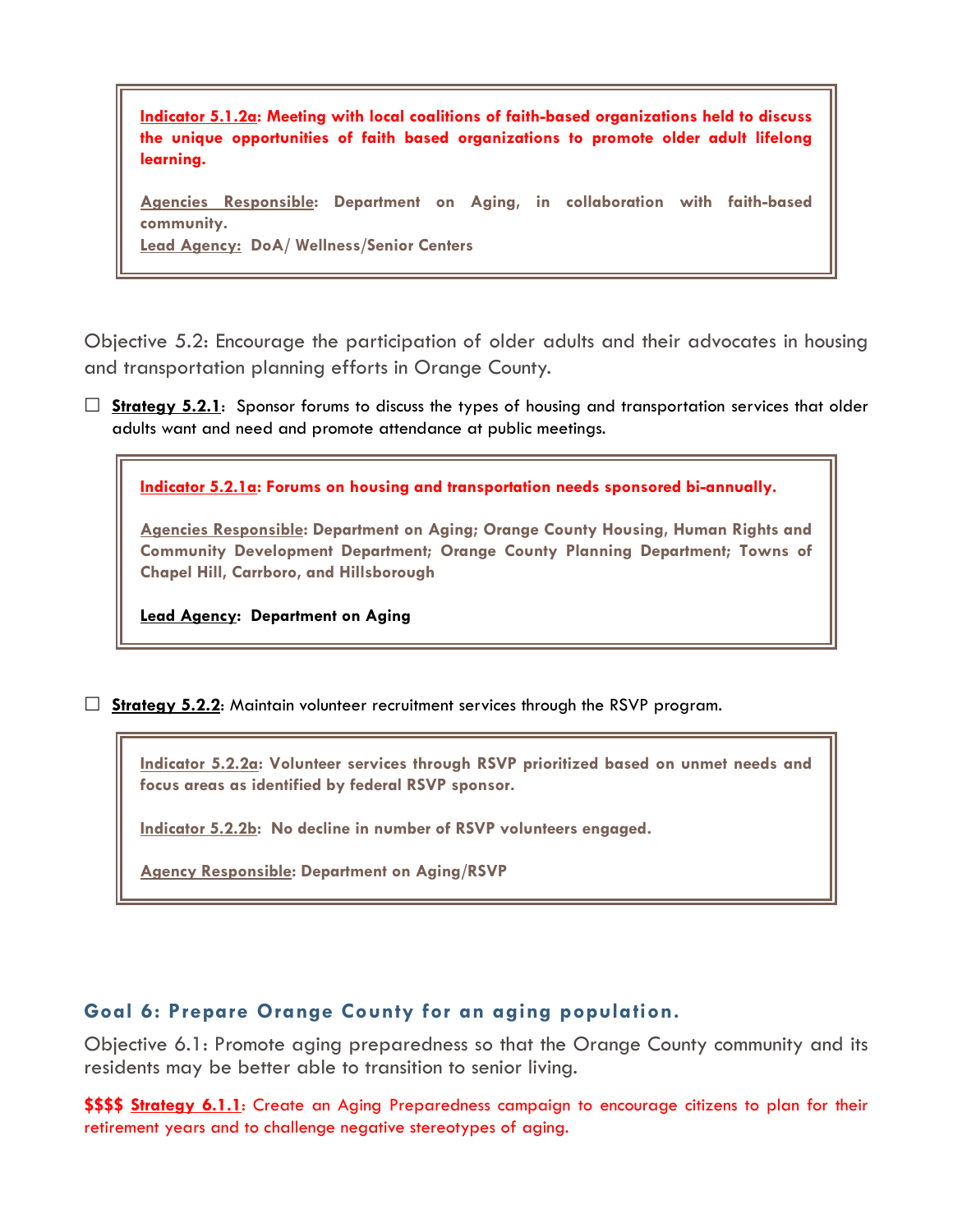**Indicator 6.1.1a: Aging Preparedness campaign planned and implemented.**

**Agencies Responsible: Department on Aging, North Carolina AARP, Triangle J Area Agency on Aging, UNC Institute on Aging, UNC Center for Aging and Health, Carol Woods Retirement Community** 

**Lead Agency: Department on Aging/ Wellness**

Objective 6.2: Develop advocacy efforts for local, state, and federal programs, which will support older adults.

**Strategy 6.2.2:** Support Complete Streets policies at the state, county, and local levels that address the needs of older adults.

**Indicator 6.2.2a: Meeting with towns that have existing Complete Streets policies to ensure they are accounting for the needs of older adults and to determine how to support the creation of polices in other towns and at the state level.** 

**Agencies Responsible: Department on Aging; Orange County Planning Department; Towns of Chapel Hill, Carrboro and Hillsborough; NCDOT Lead Agency: Aging Advisory Board**

**Strategy 6.2.3:** Support increasing the number of handicapped parking spaces required in public developments.

**Indicator 6.2.3a: Advocacy for legislation that would increase the number of handicapped parking spaces in public developments.**

**Agencies Responsible: Board of County Commissioners, Orange County Senior Tar Heel Legislature Delegates**

**Lead Agency: Aging Advisory Board**

Objective 6.3: Maintain existing and seek new revenues for services and programs that serve the aging needs of Orange County.

**\$\$\$\$ Strategy 6.3.1**: Seek available funding for navigation and transportation services and housing initiatives.

**Indicator 6.3.1a: New funding applications for Section 5310, Section 5317, Section 5316 state funds and grants from the National Center for Senior Transportation, etc.**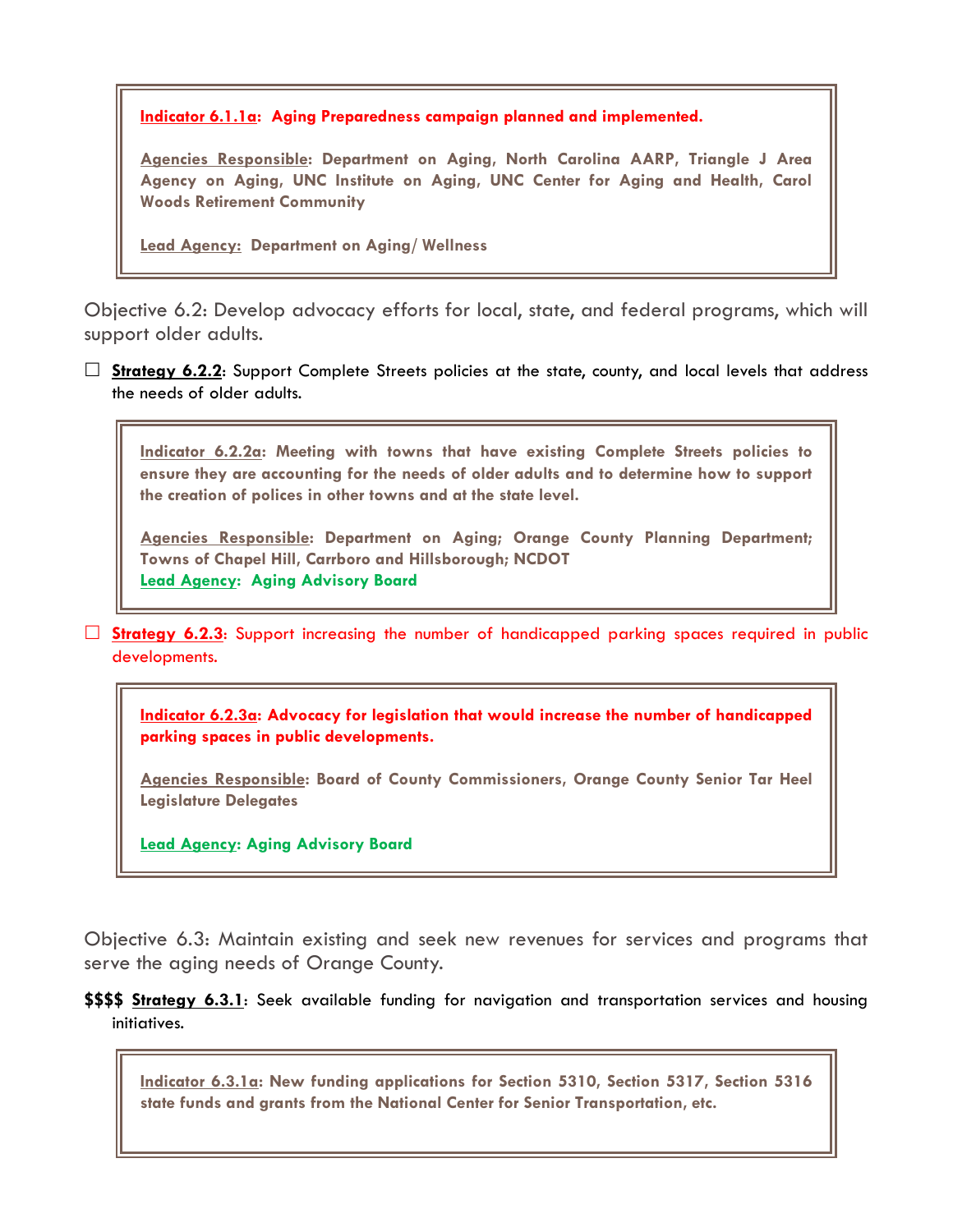**Indicator 6.3.1b: Funding sustained for pilot projects, such as the Hillsborough Circulator and EZ Rider Senior Shuttle.** 

**Indicator 6.3.1c: Meetings held between transportation providers and planning departments to determine feasibility of innovative revenue mechanisms, such as but not limited to allocating funds from the developing Orange County half cent transportation tax to older adult services and modifying rider fees for public transportation services.** 

**Indicator 6.3.1d: Increases secured in housing subsidies, such as but not limited to rental assistance, tax credits, local home ownership assistance.**

**Agencies Responsible: Department on Aging; Orange County Planning Department; Orange County Housing, Human Rights and Community Development Department; Chapel Hill Transit; Triangle Transit**

**Lead Agency: DoA in collaboration with Orange County Housing, Human Rights, and Community Development and Planning/OPT Departments**

# **Goal 7: Promote an adequate direct care workforce for an aging population and opportunities for older workers.**

Objective 7.1: Promote increased opportunities and rewards for professional training in aging issues relevant to Orange County.

 **Strategy 7.1.1**: Promote opportunities for professional healthcare providers (nurses, pharmacists, social workers, physician assistants, etc.) and students to learn more about aging-related issues.

**Indicator 7.1.1a: Area Health Education Centers (AHEC) sponsored continuing education trainings offered for health professionals related to aging issues, such as end of life care, fear of reporting falls, how to work with patients with dementia, etc.**

**Indicator 7.1.1b: Aging program and services information distributed to health professionals in the county, especially primary care physicians.**

**Indicator 7.1.1c: Resources and class announcements about UNC Certificate in Aging made available to public health, allied health, and social work students at UNC.** 

**Indicator 7.1.1d: Outreach conducted to high school, technical school, and college faculty to raise awareness of aging-related careers and training opportunities.**

**Agencies Responsible: Department on Aging, in collaboration with Chapel Hill and Durham Eldercare Resources; AHEC; UNC Schools of Public Health, Medicine, Nursing and Social Work; UNC Institute on Aging; UNC Center for Aging and Health; Carol Woods Retirement Community**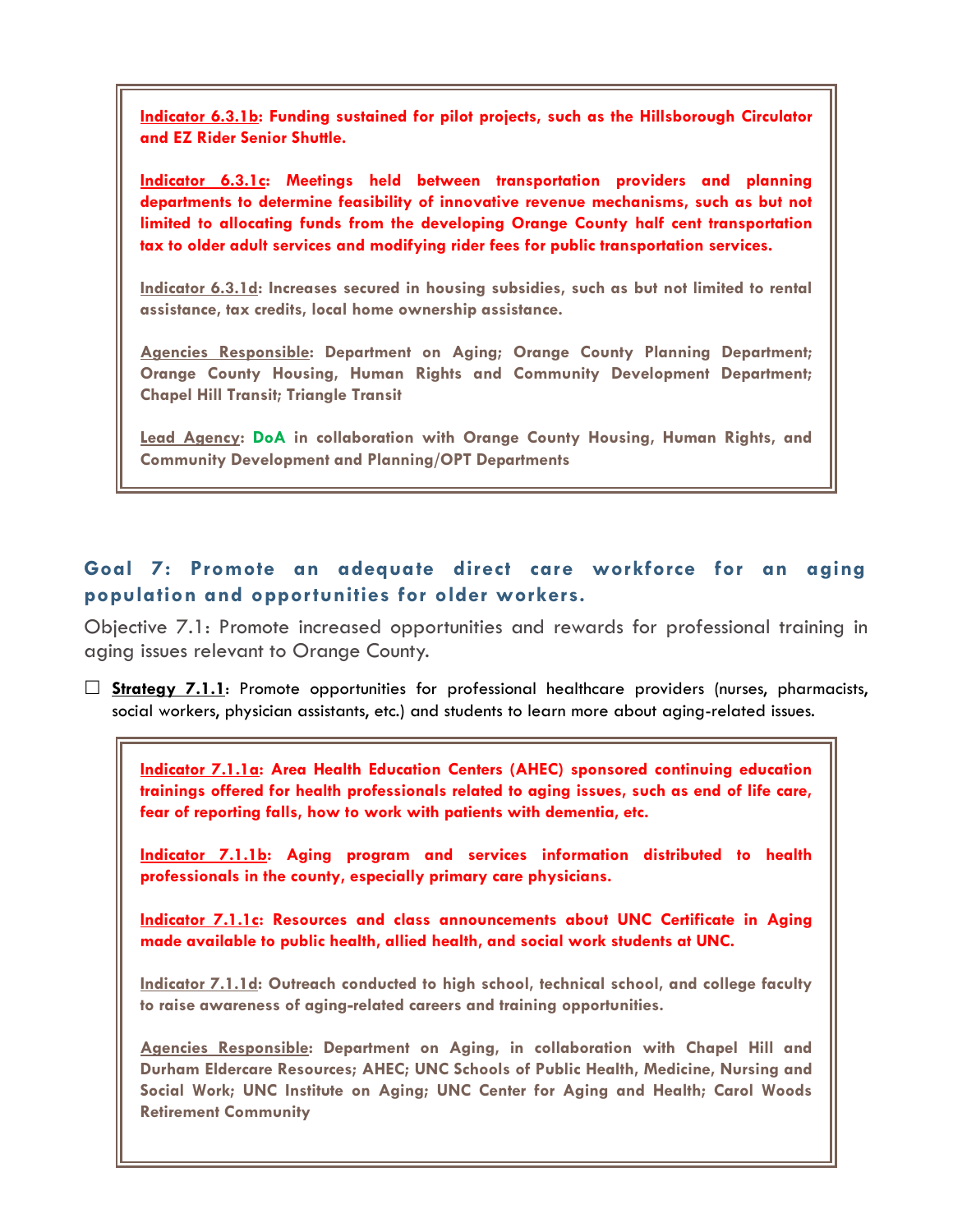#### **Lead Agency: UNC Center for Aging and Health**

 **Strategy 7.1.2**: Promote increased recognition for direct services workers and employers providing services to older adults.

**Indicator 7.1.2a: Establishment of a countywide recognition program for direct care workers.**

**Indicator 7.1.2b: Establishment of a countywide recognition program for supportive employers of direct care workers who pay them a living wage and advocate for their involvement in patient care decision-making.**

**Indicator 7.1.2c: Provision of educational workshops and support groups for direct care workers.**

**Agencies Responsible: Department on Aging, Triangle J Area Agency on Aging, Department of Social Services, AHEC, community colleges, Direct Care Workers Association of North Carolina**

**Lead Agency: Aging Advisory Baard**

Objective 7.2: Increase work support opportunities for older adults in Orange County.

**\$\$\$\$ Strategy 7.2.1**: Create a Job Development Office at the Department on Aging that will create partnerships with businesses to develop and coordinate job opportunities and provide job search training for older adults in Orange County.

**Indicator 7.2.1a: Creation of Job Development Officer position.**

**Indicator 7.2.1b: More job opportunities available for and marketed to older adults.**

**Indicator 7.2.1c: Classes and programs on job search training for older adults held at both Senior Centers.**

**Indicator 7.2.1d: Collaborative plan developed with Senior Corp of Retired Executives (SCORE), the Chapel Hill/Carrboro and Hillsborough Chambers of Commerce and the Economic Development Department to provide more jobs.**

**Agencies Responsible: Department on Aging, NCBA Title V Senior Worker Program, Chambers of Commerce, Orange County Economic Development, SCORE**